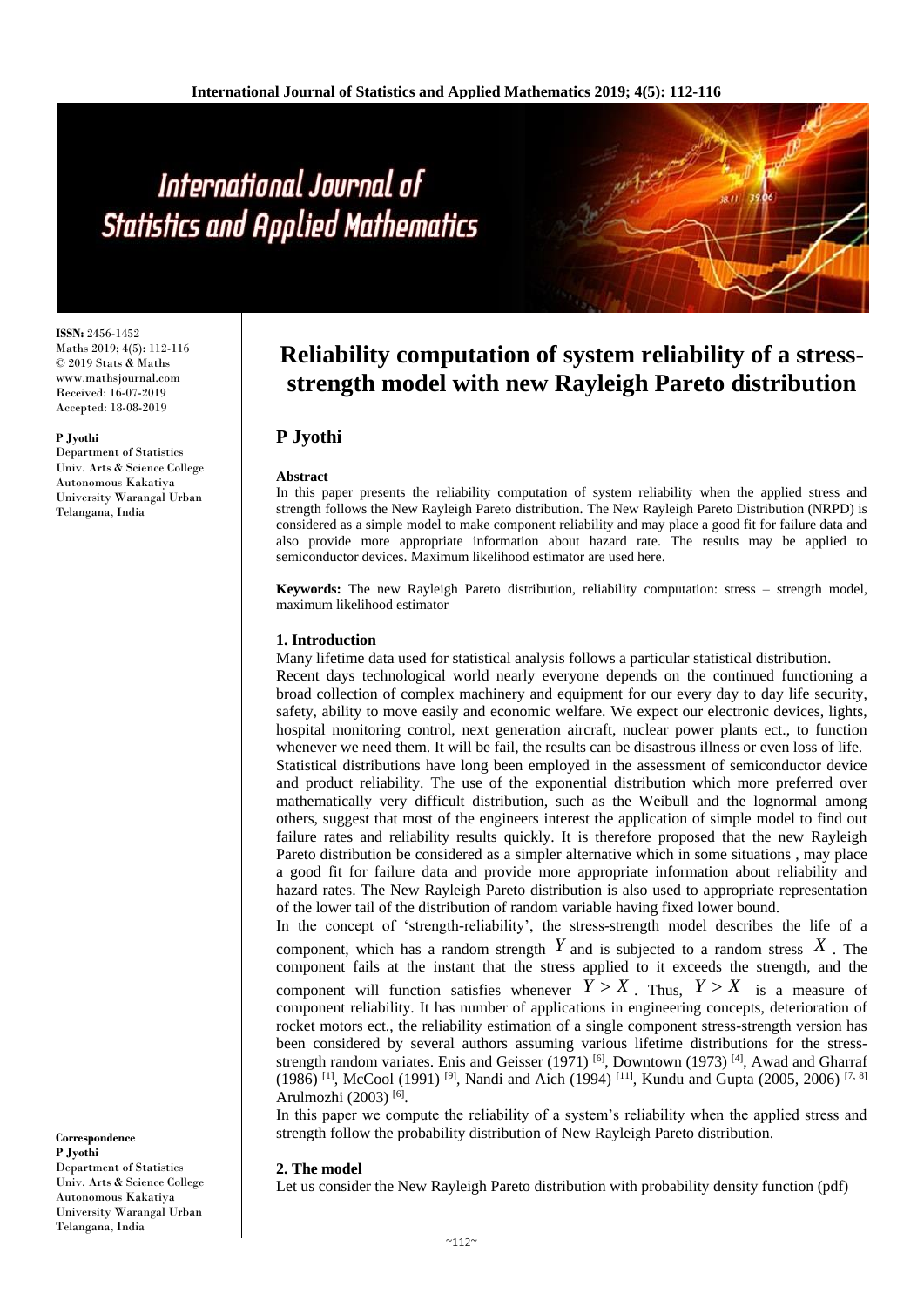International Journal of Statistics and Applied Mathematics [http://www.mathsjournal.com](http://www.mathsjournal.com/)

$$
g(x) = \frac{\lambda}{2\sigma^2 \alpha} x^{\lambda - 1} e^{-\frac{1}{2\sigma^2} \left(\frac{x}{\alpha}\right)^{\lambda}}
$$
 Where  $0 < x < \infty, \lambda > 0, \alpha > 0, \sigma > 0$  (1)

The cumulative distribution function (cdf )of the NRPD is given by

$$
G(x) = 1 - e^{-\frac{1}{2\sigma^2} \left(\frac{x}{\alpha}\right)^2} \text{ Where } 0 < x < \infty, \lambda > 0, \alpha > 0, \sigma > 0 \tag{2}
$$

Where  $\alpha \succ 0, \sigma > 0$  are scale parameters and  $\lambda \succ 0$  is the shape parameter

The theoretical mean and variance are derived as;

$$
Mean = E(x) = \alpha 2^{\frac{1}{\lambda}} \sigma^{\frac{2}{\lambda}} \Gamma\left(\frac{\lambda + 1}{\lambda}\right)
$$
\n
$$
Variance = \alpha^2 \left(2\sigma^2\right)^{\frac{2}{\lambda}} \Gamma\left(\frac{\lambda + 2}{\lambda}\right) - \left[\alpha 2^{\frac{1}{\lambda}} \sigma^{\frac{2}{\lambda}} \Gamma\left(\frac{\lambda + 1}{\lambda}\right)\right]^2
$$

The corresponding survival function is

$$
S(x) = e^{-\frac{1}{2\sigma^2} \left(\frac{x}{\alpha}\right)^{\lambda}}
$$

The hazard function is

$$
h(x) = \frac{\lambda}{2\sigma^2 \alpha} x^{\lambda-1}
$$

Time to failure is given by

$$
F(t) = 1 - \exp\left[-\int_0^t h(x)dx\right] = 1 - \exp\left[-\int_0^t \frac{\lambda}{2\sigma^2 \alpha^{\lambda}} x^{\lambda-1} dx\right]
$$

By integrating we get

$$
F(t) = 1 - e^{-\frac{1}{2\sigma^2} \left(\frac{t}{\alpha}\right)^{\lambda}}
$$

#### **3. Maximum Likelihood Estimator (MLE)**

Let  $x_1, x_2, x_3, \ldots, x_n$  be a random sample of size  $n$ . We suppose that the lifetime of these components follows the New Rayleigh Pareto distribution and then the likelihood function is given by

$$
L(\alpha, \lambda, \sigma) = \prod_{i=1}^{n} \left[ g(x_i) \right] = \prod_{i=1}^{n} \left[ \frac{\lambda}{2\sigma^2 \alpha^{\lambda}} x_i^{\lambda - 1} e^{-\frac{1}{2\sigma^2} \left( \frac{x_i}{\alpha} \right)^{\lambda}} \right]
$$
(3)

Then log-likelihood function is given by

$$
\ln L(\lambda, \alpha, \sigma) = n \ln \lambda - n \ln(2\sigma^2) - n\lambda \ln \alpha + (\lambda - 1) \sum_{i=1}^n \ln x_i - \frac{1}{2\sigma^2} \sum \left(\frac{x_i}{\alpha}\right)^{\lambda}
$$
\n(4)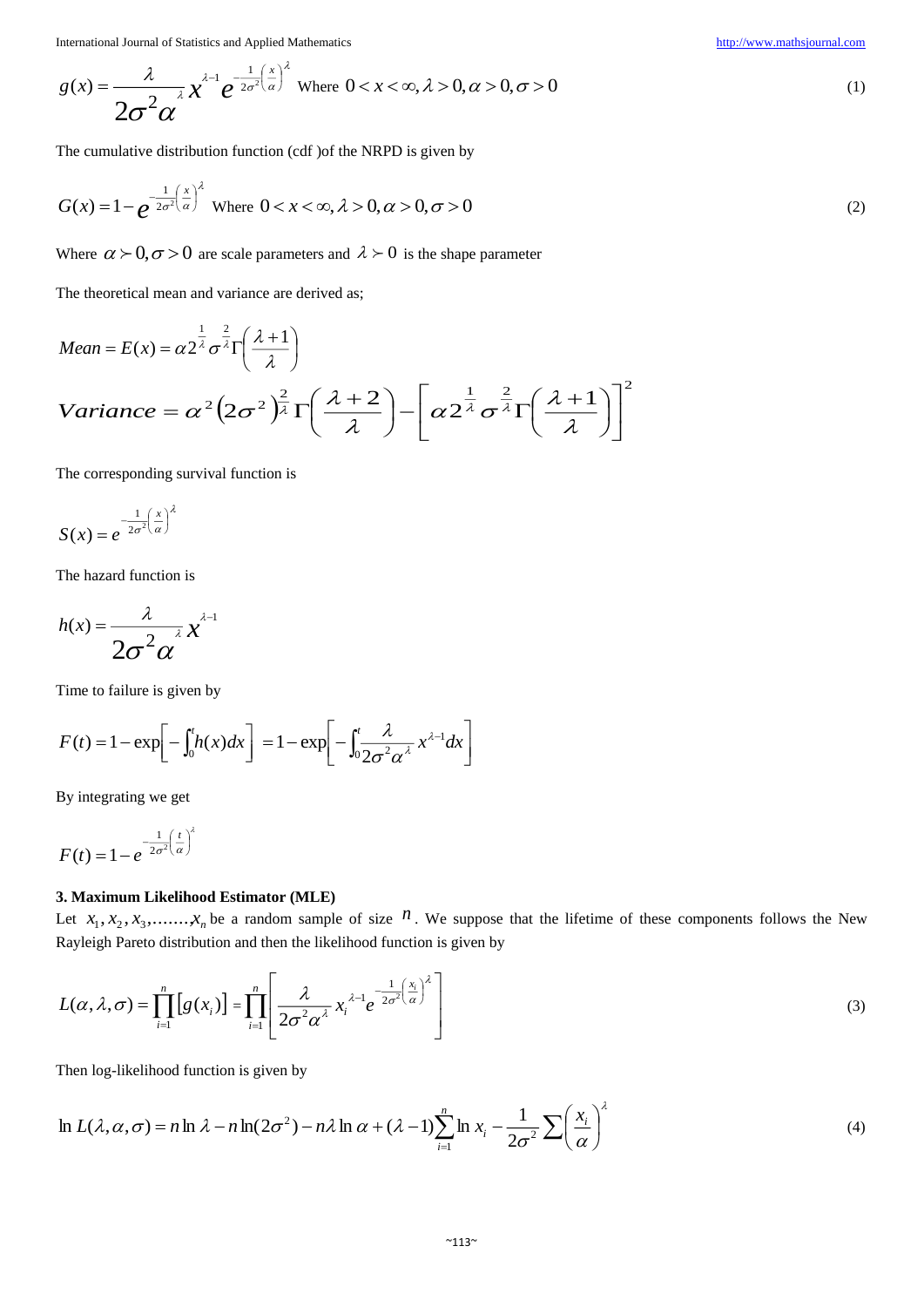International Journal of Statistics and Applied Mathematics [http://www.mathsjournal.com](http://www.mathsjournal.com/)

To estimate the MLE's of  $\lambda, \alpha, \sigma$ , partially differentiate with respect to  $\lambda$  and equating to zero and partially differentiate with respect to  $\alpha$  and equating to zero, partially differentiate with respect to  $\sigma$  and equating to zero respectively;

$$
\frac{\partial \ln L(\lambda, \alpha, \sigma)}{\partial \lambda} = \frac{n}{\lambda} - n \ln \alpha + \sum_{i=1}^{n} \ln x_i - \frac{1}{2\sigma^2} \sum_{i=1}^{n} \left(\frac{x_i}{\alpha}\right)^{\lambda} \ln \left(\frac{x_i}{\alpha}\right) = 0
$$
\n(5)

$$
\frac{\partial \ln L(\lambda, \alpha, \sigma)}{\partial \alpha} = -\frac{n\lambda}{\alpha} + \frac{\lambda}{2\sigma^2} \sum_{i=1}^n \left(\frac{x_i}{\alpha}\right)^{\lambda} \frac{1}{\alpha} = 0
$$
\n(6)

$$
\frac{\partial \ln L(\lambda, \alpha, \sigma)}{\partial \sigma} = \frac{-2n}{\sigma} + \frac{1}{\sigma^3} \sum_{i=1}^n \left(\frac{x_i}{\alpha}\right)^{\lambda} = 0
$$
\n(7)

From (5) we obtain MLE of  $\lambda$  as a function of  $\alpha$  is given by

$$
\hat{\lambda} = \frac{n}{n \ln \alpha - \sum_{i=1}^{n} \ln x_i + \frac{1}{2\sigma^2} \frac{\sum_{i=1}^{n} x_i}{\alpha}}
$$

From (6), we estimate MLE of  $\alpha$  as follows

$$
\widehat{\alpha} = \left(\sum_{i=1}^{n} \frac{(x_i)^{\lambda}}{2\sigma^2 n}\right)^{\frac{1}{\lambda}}
$$

From (7) we estimate MLE of  $\sigma$  is given by

$$
\hat{\sigma} = \sqrt{\frac{\sum_{i=1}^{n} \left(\frac{x_i}{\alpha}\right)^{\lambda}}{2n}}
$$

#### **4. Reliability computation**

Let Y represents the strength of an item with density function

$$
g(y) = \frac{\lambda_1}{2\sigma_1^2 \alpha^{\lambda_1}} y^{\lambda_1 - 1} e^{-\frac{1}{2\sigma_1^2} \left(\frac{y}{\alpha}\right)^{\lambda_1}}, \quad 0 < y < \alpha, \quad \lambda_1 > 0, \quad \alpha > 0, \quad \sigma_1 > 0
$$

Where  $\alpha, \sigma_1$  are the scale parameter and  $\lambda_1$  is the shape parameter and the probability density function of stress X is given by

$$
f(x) = \frac{\lambda_2}{2\sigma_2^2 \alpha^{\lambda_2}} x^{\lambda_2 - 1} e^{-\frac{1}{2\sigma_2^2} \left(\frac{x}{\alpha}\right)^{\lambda_2}}, 0 < x < \alpha, \lambda_2 > 0, \alpha > 0, \sigma_2 > 0
$$

That the item may suffer  $\lambda_2$  and  $\alpha, \sigma_2$  are the shape parameter and scale parameters respectively.

Let X and Y be two independent random variables having the density functions  $g(x)$ ,  $f(y)$  respectively.

M.A. Beg and N. Singh gave estimation of  $P(X > Y)$  for Pareto distribution.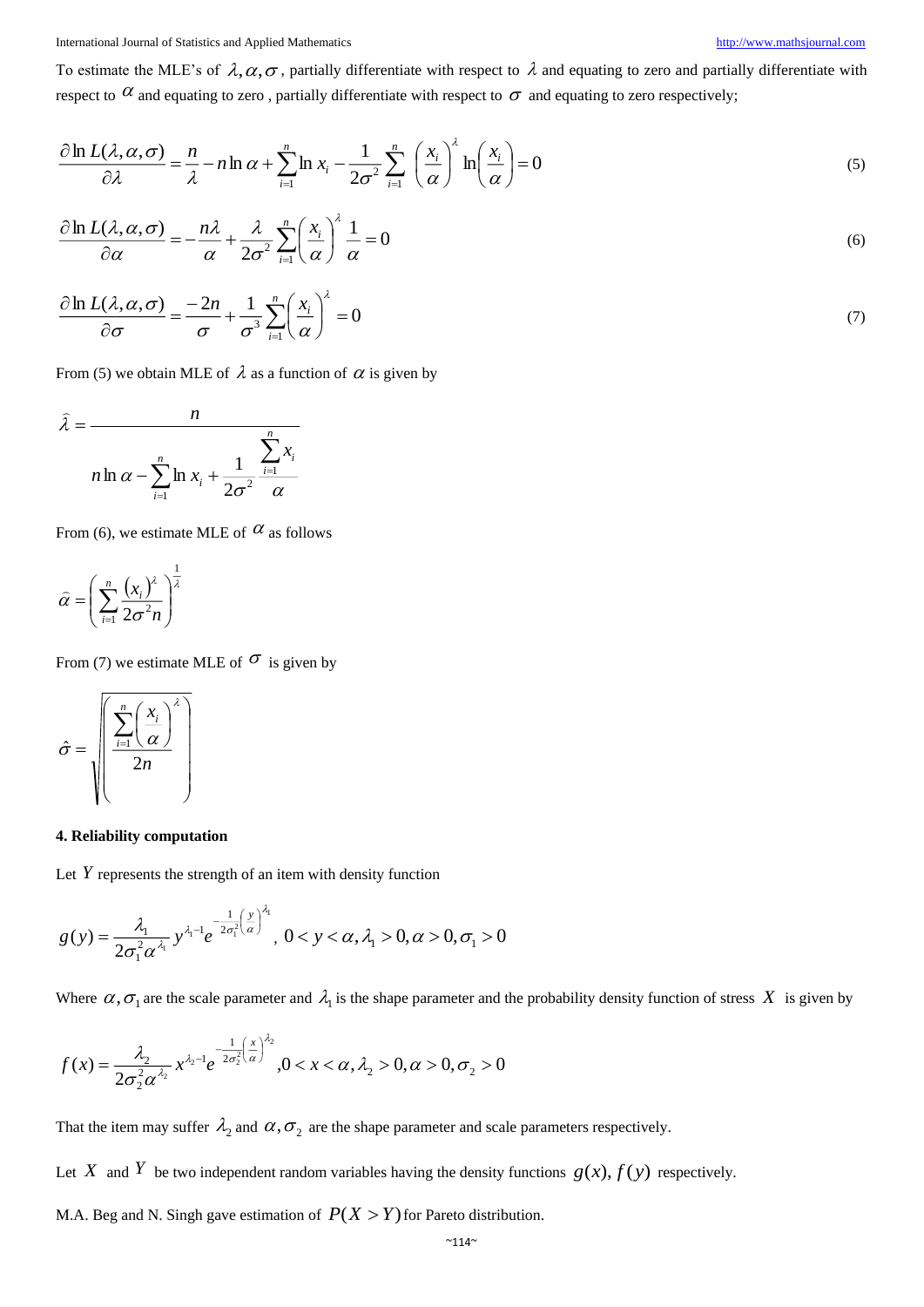If  $X$  and  $Y$  are independent the probability that  $Y$  (strength),  $X$  (stress) then the reliability of the component is given by

$$
R = P(y > x) = \int_{0}^{\infty} \int_{0}^{y} f(x)g(y)dydx = \int_{0}^{\infty} \int_{0}^{y} \frac{\lambda_{1}\lambda_{2}}{2\sigma_{1}^{2}2\sigma_{2}^{2}\alpha^{\lambda_{1}}\alpha^{\lambda_{2}}} dx + \int_{0}^{\lambda_{2}-1} y^{\lambda_{1}-1}e^{-\frac{1}{2\sigma_{1}^{2}}(\frac{y}{\alpha})^{\lambda_{1}}}\frac{1}{e^{-\frac{1}{2\sigma_{2}^{2}}(\frac{x}{\alpha})^{\lambda_{2}}}}
$$
(8)

Using (8) , we have

$$
R = \int_{0}^{\infty} \frac{\lambda_1}{2\sigma_1^2 \alpha^{\lambda_1}} y^{\lambda_1 - 1} e^{-\frac{1}{2\sigma_1^2} \left(\frac{y}{\alpha}\right)^{\lambda_1}} \left(1 - e^{-\frac{1}{2\sigma_2^2} \left(\frac{y}{\alpha}\right)}\right)^{\lambda_2} dy
$$
 On simplification, the reliability of the system is  $R = \frac{\lambda_1 \sigma_2^2}{\lambda_1 \sigma_2^2 + \lambda_2 \sigma_1^2}$ 

If stress and strength have same scale parameters  $\alpha$ ,  $\sigma_1$ ,  $\sigma_2$  then it shows that in defining the life of component initial value of  $\alpha_{\beta}, \sigma_{\gamma}$  doesn't matter.

#### **5. Example**

#### *A*  $r$  -out-of- $n$  -System

This system is operational if and only if at least r components out of the system's n components are operational. An example might be a radar network having n radar control stations which can be cover a certain area under control and only if at least r of its service stations are operational. The structure of the system function is given by

$$
\psi(x) = 1 \quad \text{if } \sum_{i=1}^{n} x_i \ge r = 0 \text{ elsewhere}
$$

A particular case of this system when r=n is called a series system. It is operational if and only if all of its elements are above. One can verify easily that the structure function for a series system can be represented as

$$
\psi(x) = \prod_{i=1}^n x_i = \min_{1 \le j \le n} x_i
$$

Here we can observe that of a series system as an information transmission system having n "stations" in which the information is transmitted properly only if all the stations are operational. Other extreme case of r-out-of-n-system is r=1. Such a system is known as parallel system. We can observe that a parallel system as a system with one main operating unit and (n-1) extra units in stand by. The system is down if and only iff all n units are not operational. The structure of the system function for a parallel system is given by

$$
\psi(x) = 1 - \prod_{i=1}^{n} (1 - x_i) = \max_{1 \le j \le n} x_i
$$

#### **6. Conclusions**

The procedure for considering reliability system when applied the stress- strength follows the New Rayleigh Pareto distribution may be used as a single model to assess component reliability. The advantage or merit of this distribution is that the hazard rate, as opposed to the exponential distribution's is not be a constant and may be more useful in forecasting the original stages of component's life. It is suggested that this distribution be given consideration when analyzing the electronic devices failure data.

#### **7. References**

- 1. Awad M, Gharraf K. Estimation of *P*(*Y X*) in Burr case: A comparative study.Commun.Statist.-Simula. Comp. 1986; 15:389-403.
- 2. Maroof AK, Islam HM. Reliability Computation and Bayesian Analysis of System Reliability with Lomax Model". The Journal of the Safety and Reliability Society. 2009; 29(1):5-14.
- 3. Bhattacharyya GK, Johnson RA. Estimation of reliability in multi component stress-strength model, JASA. 1974; 69:966- 970.
- 4. Downtown F. The estimation of  $P(Y < X)$  in the normal case, Technometrics. 1973; 15 551-558.
- 5. Enis P, Geisser S. Estimation of the probability That  $Y < X$ , JASA. 1971; 66:162-168.
- 6. Arulmozhi G. Direct Method for Reliability Computation of k-out-of-n: G System", Applied Mathematics and Computations. 2003; 143:421-429.